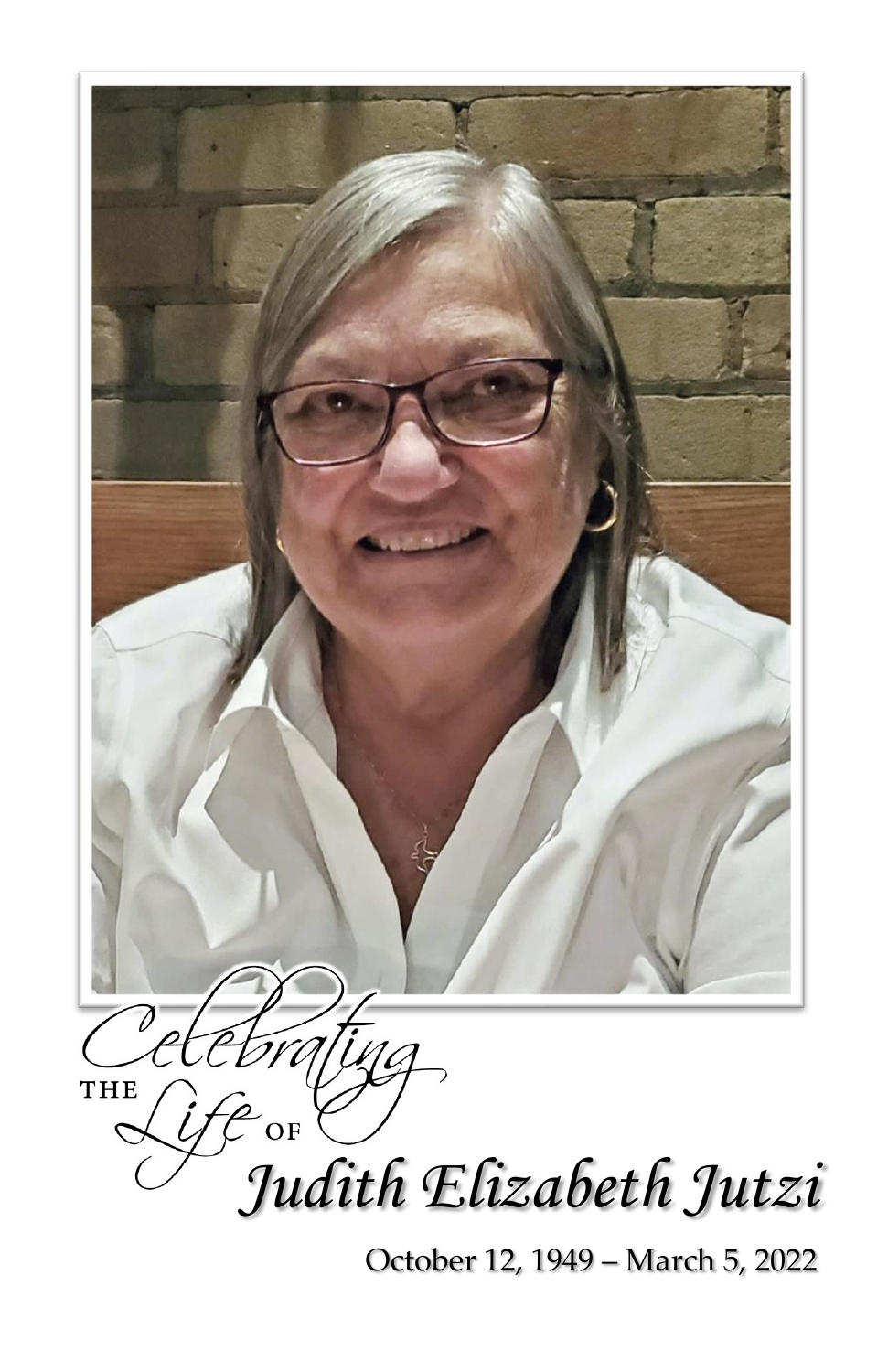## Celebrating the Life of *Judith Elizabeth Jutzi*

Sunday, March 13, 2022 at 2:00 p.m. Erb Street Mennonite Church, Waterloo

"Tis not the destination; it is the journey."

 $\sim$ 

| Prelude                   |                                           | Mike and Diana Erb                                                              |
|---------------------------|-------------------------------------------|---------------------------------------------------------------------------------|
| Processional              | Precious Lord                             | Mike and Diana Erb                                                              |
|                           | Musical Reflection Ave Maria (Schubert)   | Alison Jutzi<br>(niece)                                                         |
| <b>Words of Welcome</b>   |                                           | Rev. Myrna Miller Dyck                                                          |
| Hymn                      | Down to the River to Pray                 | Congregation                                                                    |
| Scripture                 | The Beatitudes                            | Jane Snyder                                                                     |
| Prayer                    | Peace Prayer of St. Francis               | Jane Snyder                                                                     |
| Poem                      | Lines from Tintern Abbey,<br>(Wordsworth) | Krista Steinman                                                                 |
| <b>Musical Reflection</b> | <i>Wildflowers</i> (Trio)                 | Mike and Diana Erb                                                              |
| <b>Tributes</b>           |                                           | Renee Sauder<br>Anita Cressman<br>Jessica and Seth<br>Sandra Schiedel (printed) |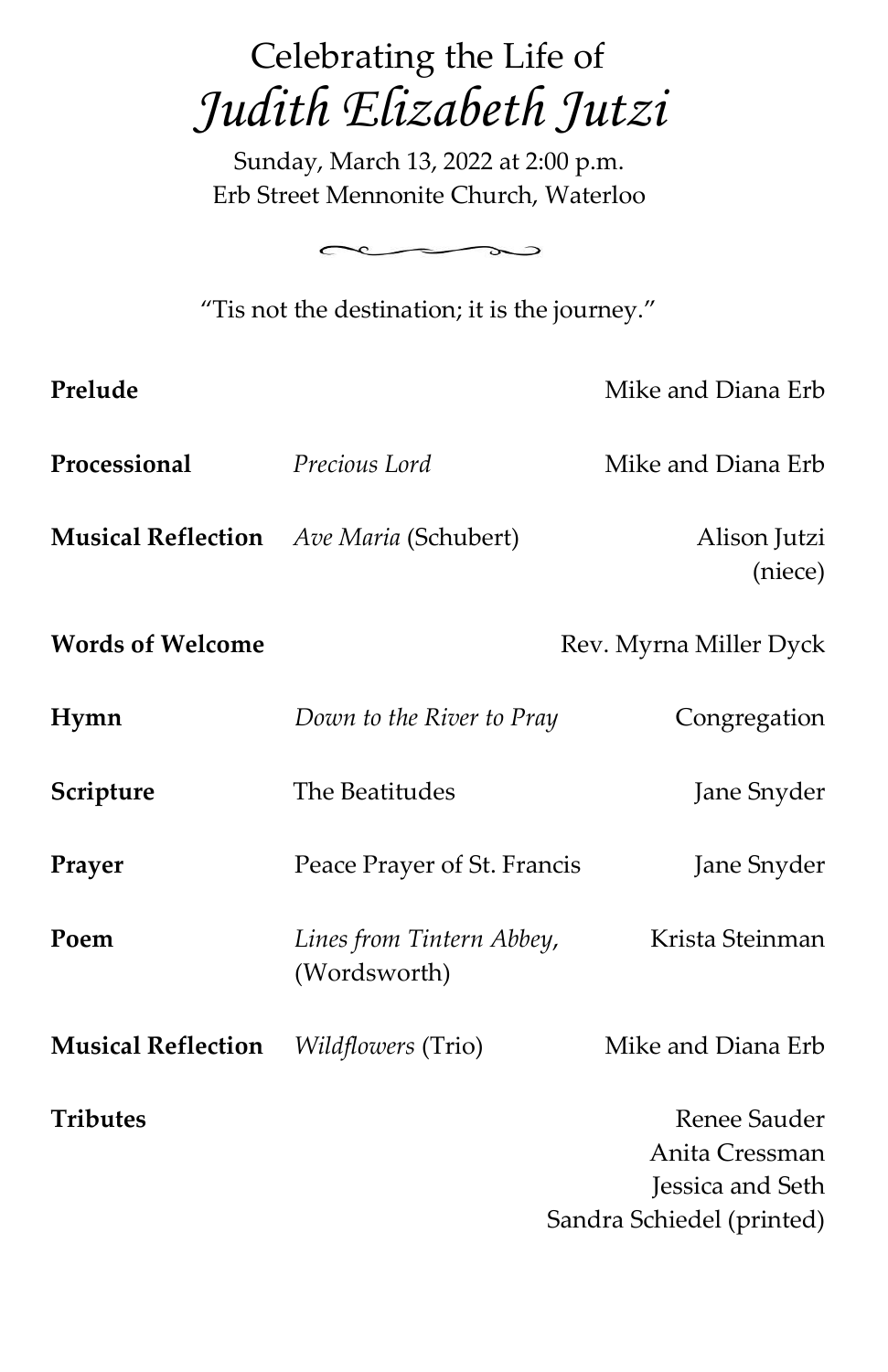| <b>Musical Reflection</b>           | She Loves Me Like a Rock,<br>(Simon)          | Mike and Diana Erb     |  |
|-------------------------------------|-----------------------------------------------|------------------------|--|
| Meditation                          | Luke 10:38-42                                 | Rev. Myrna Miller Dyck |  |
| Hymn                                | My Life Flows On, VT 605                      | Congregation           |  |
| <b>Prayer of Thanksgiving</b>       |                                               | Rev. Myrna Miller Dyck |  |
|                                     | <b>Musical Reflection</b> Going Home (Dvorak) | Alison Jutzi           |  |
| <b>Commendation and Benediction</b> |                                               |                        |  |
| Recessional                         | Soon and Very Soon, VT 669                    | Congregation           |  |

**Officiant:** Rev. Myrna Miller Dyck **Pianist for Congregational Singing:** Karen Bileski **Song Leader:** Elaine Ranney **Pianist for Soloist:** Carolyn Snider

 $\sim$ 

*All songs and readings for today's service were taken from Judith's Favourites lists.*

 $\sim$   $\sim$ 

Judith's family thanks you for your attendance here today to honour her life. Out of caution related to Covid there is no reception to follow. Family only will meet at Jessica and Steve's home following the service.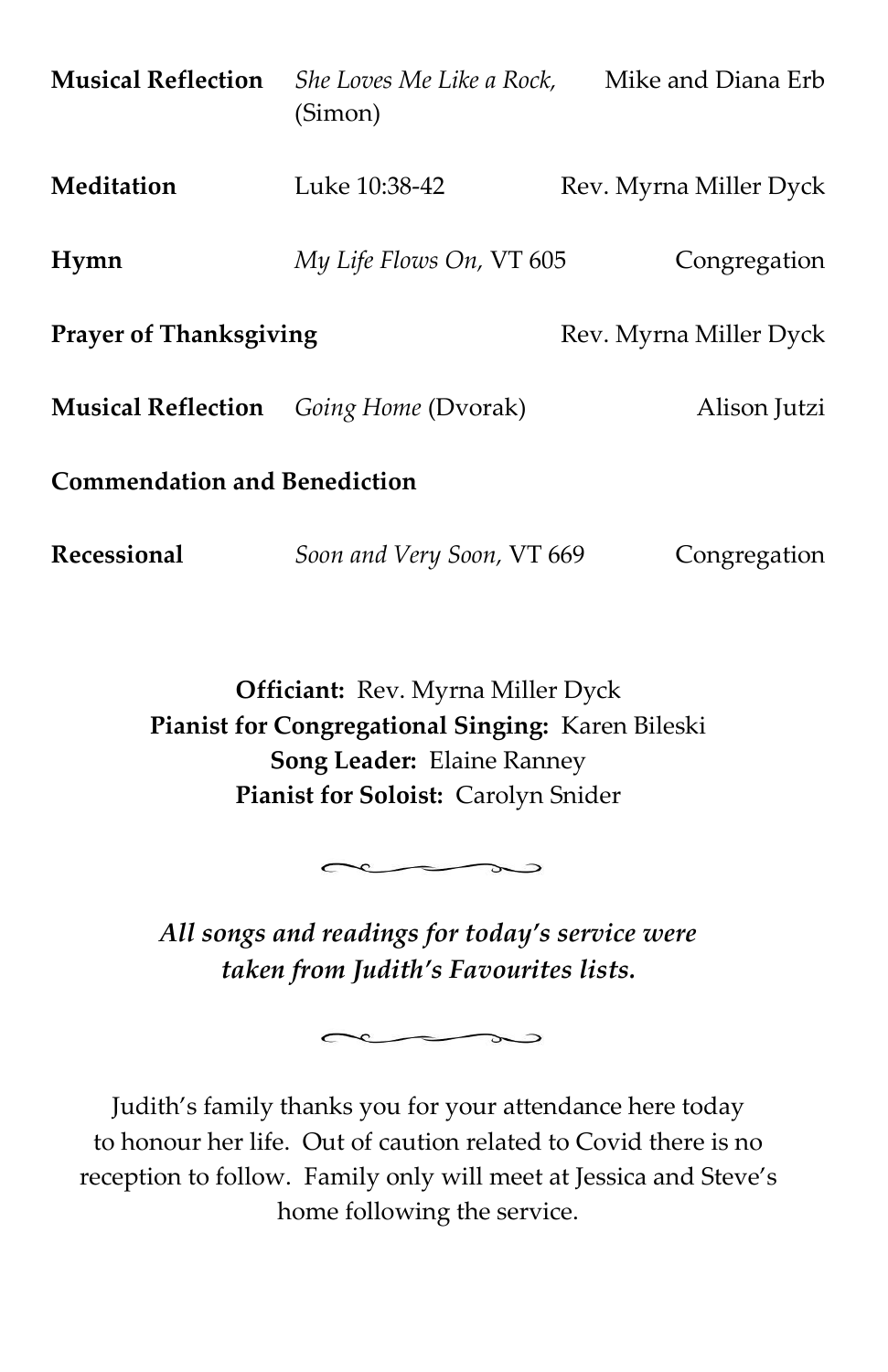#### *Judith's Favourite Fiction*

- 
- Chaim Potok Davita's Harp Margaret Laurence Stone Angel Leo Tolstoy Anna Karenina Fyodor Dostoyevsky Brothers Karamazov Miriam Toews **A Complicated Kindness** John Irving A Prayer for Owen Meany Margaret Atwood The Handmaid's Tale Virginia Woolf **A Room of One's Own** Rohinton Mistry **A** Fine Balance Ian McEwan **Atonement**

#### *Favorite Songs*

| Hymns of the 49 <sup>th</sup> Parallel | k.d. lang            |
|----------------------------------------|----------------------|
| Pearl                                  | Janis Joplin         |
| The Divine Miss M                      | Bette Midler         |
| Make You Feel My Love                  | Adele                |
| Will You Still Love Me Tomorrow        | Amy Winehouse        |
| Save the Last Dance for Me             | Emmylou Harris       |
| I'll Always Love You                   | Dolly Parton / Trio  |
| Coal Miner's Daughter                  | Loretta Lynn         |
| Angel from Montgomery                  | <b>Bonnie Raitt</b>  |
| A Living Prayer                        | <b>Alison Krauss</b> |
| Surfacing                              | Sarah McLachlan      |
| Wildflowers                            | Trio                 |
| Love Me Like a Rock                    | Paul Simon           |
|                                        |                      |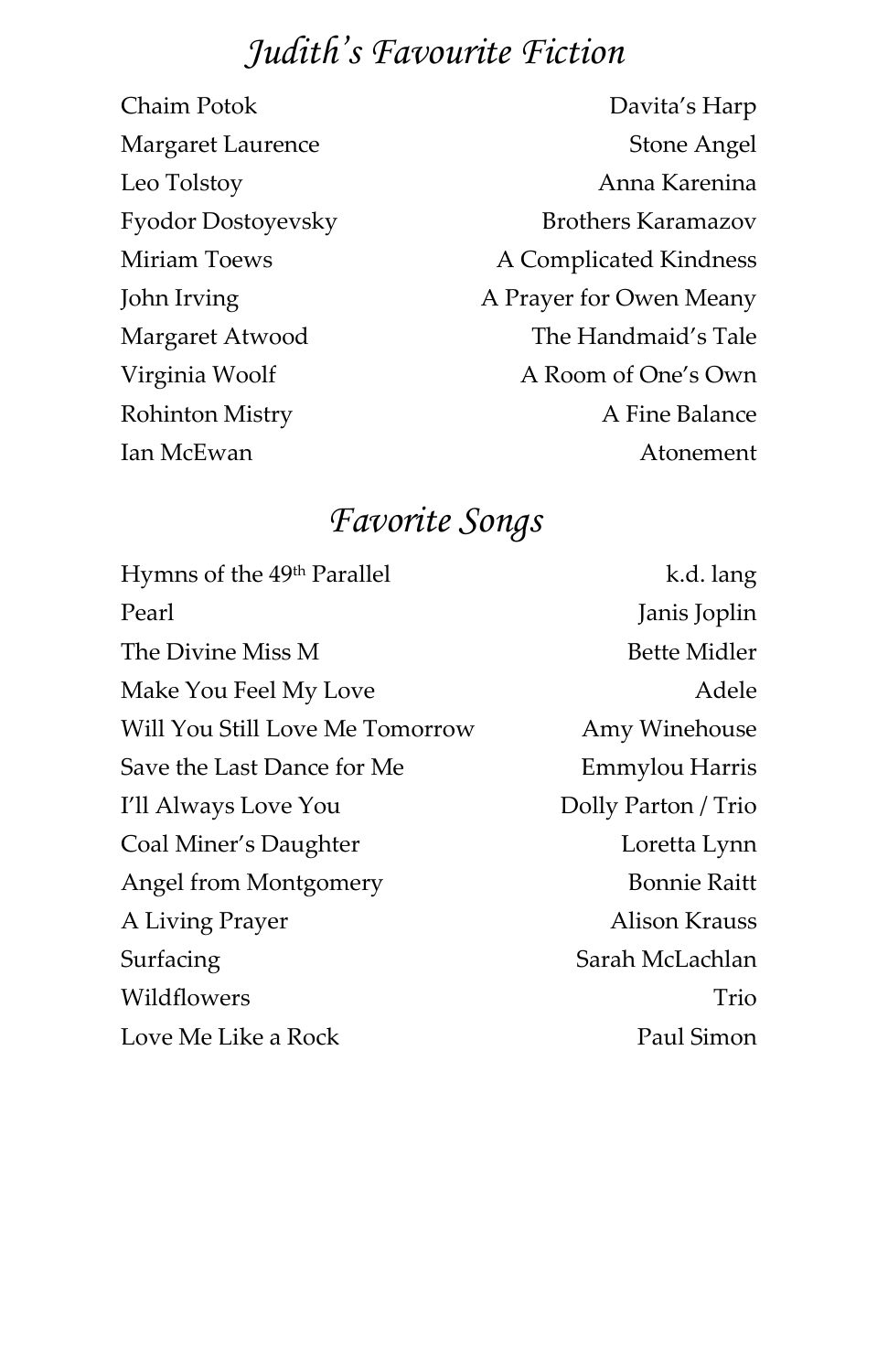#### *Favourite Movies*

| Moonstruck              | Cher                          |
|-------------------------|-------------------------------|
| Postcards From the Edge | Meryl Streep                  |
| Mamma Mia               | Meryl Streep                  |
| Pretty Woman            | Julia Roberts                 |
| You've Got Mail         | Tom Hanks / Meg Ryan          |
| Moulin Rouge            | Nicole Kidman                 |
| Shawshank Redemption    | Tim Robbins                   |
| Julia                   | Jane Fonda / Vanessa Redgrave |
| The Deer Hunter         | Meryl Streep                  |
| Erin Brockovich         | Julia Roberts                 |
| Thelma and Louise       | Susan Sarandon                |

# *Favourite Concerts*

| Roy Orbison                    | Kitchener Auditorium                                     |
|--------------------------------|----------------------------------------------------------|
| Supremes & Diana Ross, 1969    | Kitchener Auditorium                                     |
| Loretta Lynn                   | With Mom, Hamilton                                       |
| Adele                          | With Steve and Jess, Toronto                             |
| <b>Bette Midler</b>            | Toronto                                                  |
| Ani DiFranco                   | Waterloo                                                 |
| k.d. lang                      | Centre in the Square                                     |
| <b>Everly Brothers</b>         | Kitchener Auditorium                                     |
| Jefferson Airplane             | Toronto                                                  |
|                                | Alison Kraus / Robert Plant Molson Amphitheatre, Toronto |
| Melissa Etheridge              |                                                          |
| Eric Clapton / Bonnie Raitt    | Toronto                                                  |
| <b>Bonnie Raitt</b>            | Centre in the Square                                     |
| Dixie Chicks                   | London                                                   |
| Coldplay                       | Toronto                                                  |
| Gary Puckett and The Union Gap | Waterloo                                                 |
| Sarah McLachlan                | Kitchener                                                |
| <b>Bruce Cockburn</b>          | Kitchener                                                |
| Madonna                        | Toronto                                                  |
|                                |                                                          |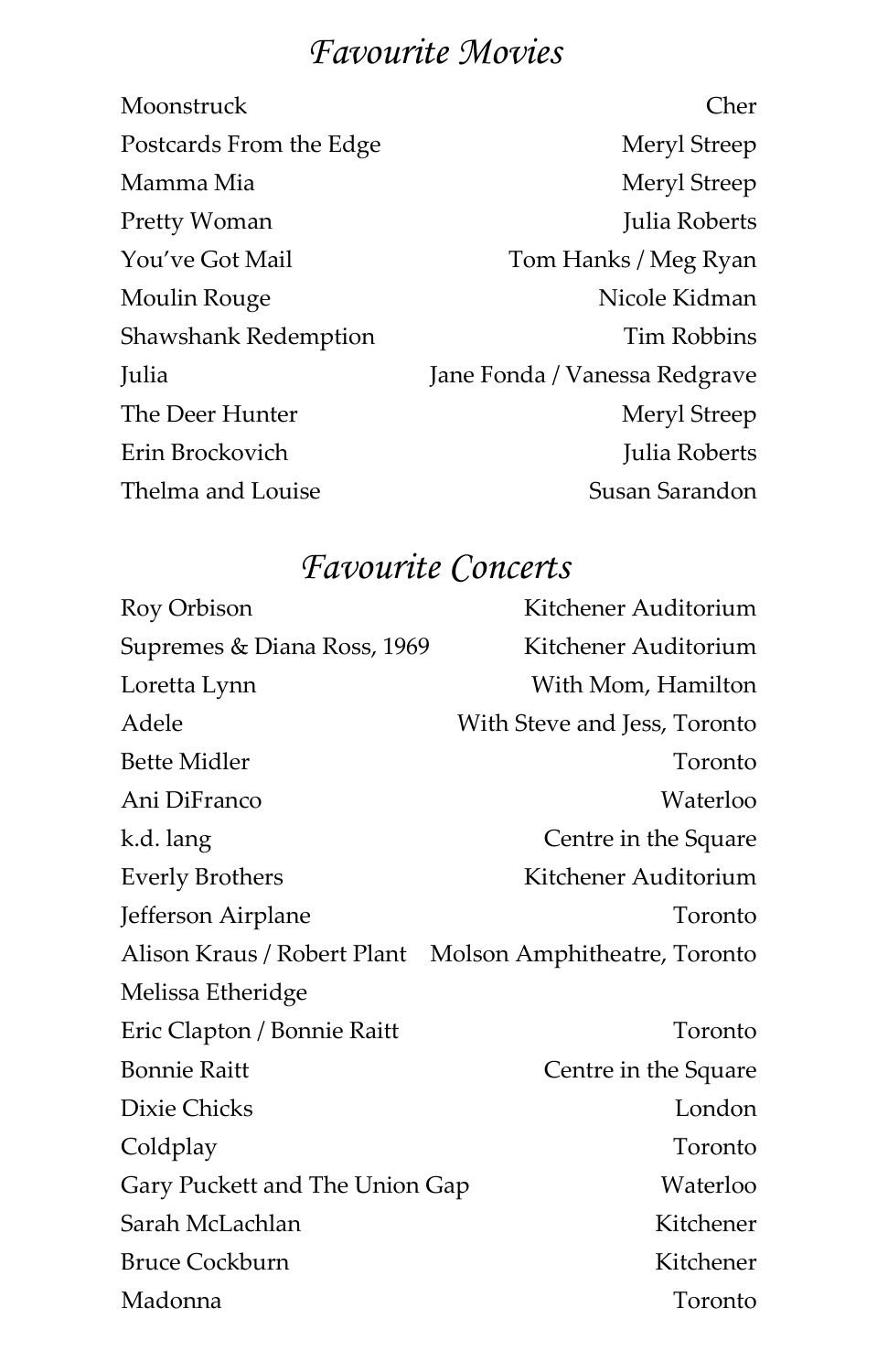#### *Down to the River to Pray*

As I went down in the river to pray Studying about that good ol' way And who shall wear the starry crown Good Lord, show me the way

O sisters, let's go down Let's go down, come on down O sisters, let's go down Down in the river to pray

As I went down in the river to pray Studying about that good ol' way And who shall wear the robe and crown Good Lord, show me the way

O brothers, let's go down Let's go down, come on down Come on, brothers, let's go down Down in the river to pray

As I went down in the river to pray Studying about that good ol' way And who shall wear the starry crown Good Lord, show me the way

O fathers, let's go down Let's go down, come on down O fathers, let's go down Down in the river to pray

As I went down in the river to pray Studying about that good ol' way And who shall wear the robe and crown Good Lord, show me the way

O mothers, let's go down Come on down, Don't you wanna go down? Come on, mothers, let's go down Down in the river to pray

As I went down in the river to pray Studying about that good ol' way And who shall wear the starry crown Good Lord, show me the way

O sinners, let's go down Let's go down, come on down O sinners, let's go down Down in the river to pray

As I went down in the river to pray Studying about that good ol' way And who shall wear the robe and crown Good Lord, show me the way

᠊ᢦ

### *Dear Judith;*

What does it mean to have a lifelong friend? I've thought about this in the past months as I have reflected on my lifelong friendship with you Judith. I believe it is a gift and one that can so easily be taken for granted, because the friend is always "just there" and always has been.

Through childhood, memories include playing at each other's houses, picking raspberries in our garden, picking peas in your garden, Sunday afternoon bike rides that went well beyond the boundaries set out by our parents, cottaging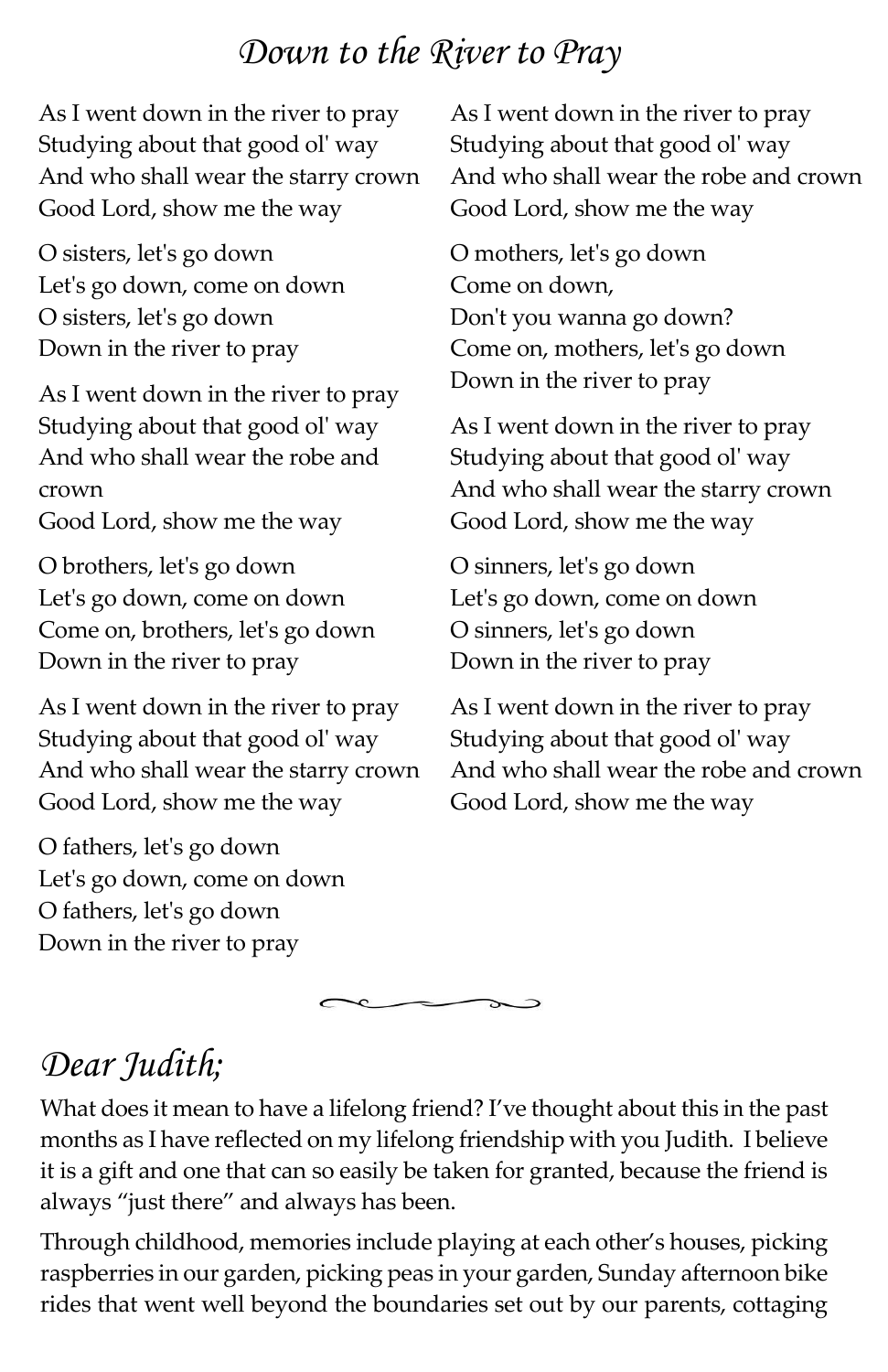at Chesley Lake, skating after school until dark on our school rink and the many childhood antics that accompany elementary school years. Interestingly, our personalities were not really that similar. Maybe that's why we just "connected". Also, you didn't have a sister, and though I had two, one was over three years older and one was over four years younger.

Although I have been reflecting on our many experiences through the years, remembering periods of time when we had little interaction, to other periods, when our lives, both personally and with family were closely connected, I guess what I'm really thinking about is why we stayed connected, rather than retelling our history.

In some ways, our lifelong connection is puzzling, because we are different in many ways. We were certainly never two peas in a pod, though your mother referred to us as "you doneys", whatever that meant. Though you are over a year younger than me, it always seemed that you could do everything better, and that was something I felt all of my life. I don't recall ever feeling jealous, just admiring the many strengths you demonstrated. You were always true to what you believed at the moment and were never afraid to share your beliefs with anyone. That is what has gained you so much respect by so many people, not just me, a lifelong friend. Your feminism, political activism, theological beliefs.... never hidden from anyone. I have always admired your courage and steadfastness or just plain stubbornness on some issues.

What I have been fortunate to experience is that no matter what topic, issue or situation arises, we can always talk candidly; be it church-related, other friends, family members, whatever. A deep trust and unwritten bond exists, which is probably what I most treasure. These past few years as your health has been challenging it seemed even more important to connect with you on a regular basis. This of course was through regular phone calls, though we did manage to get together when Covid permitted. As always, we could just pick up from where we had left off! That is not something to take for granted but something to be valued and I do! I can't imagine not having you in my life. There would be a great void which could not be replaced.

I am deeply saddened to think of you suffering in your present state and pray for the best kind of healing for you! Deep down I feel that you have a strong will to live with whatever quality of life that may be. Your love of family is so great that you still have much to offer them. I pray for comfort, healing and peace for you. Know how much I value our friendship and look forward to seeing you again!

In love and friendship,

Sandra Schiedel January, 2022